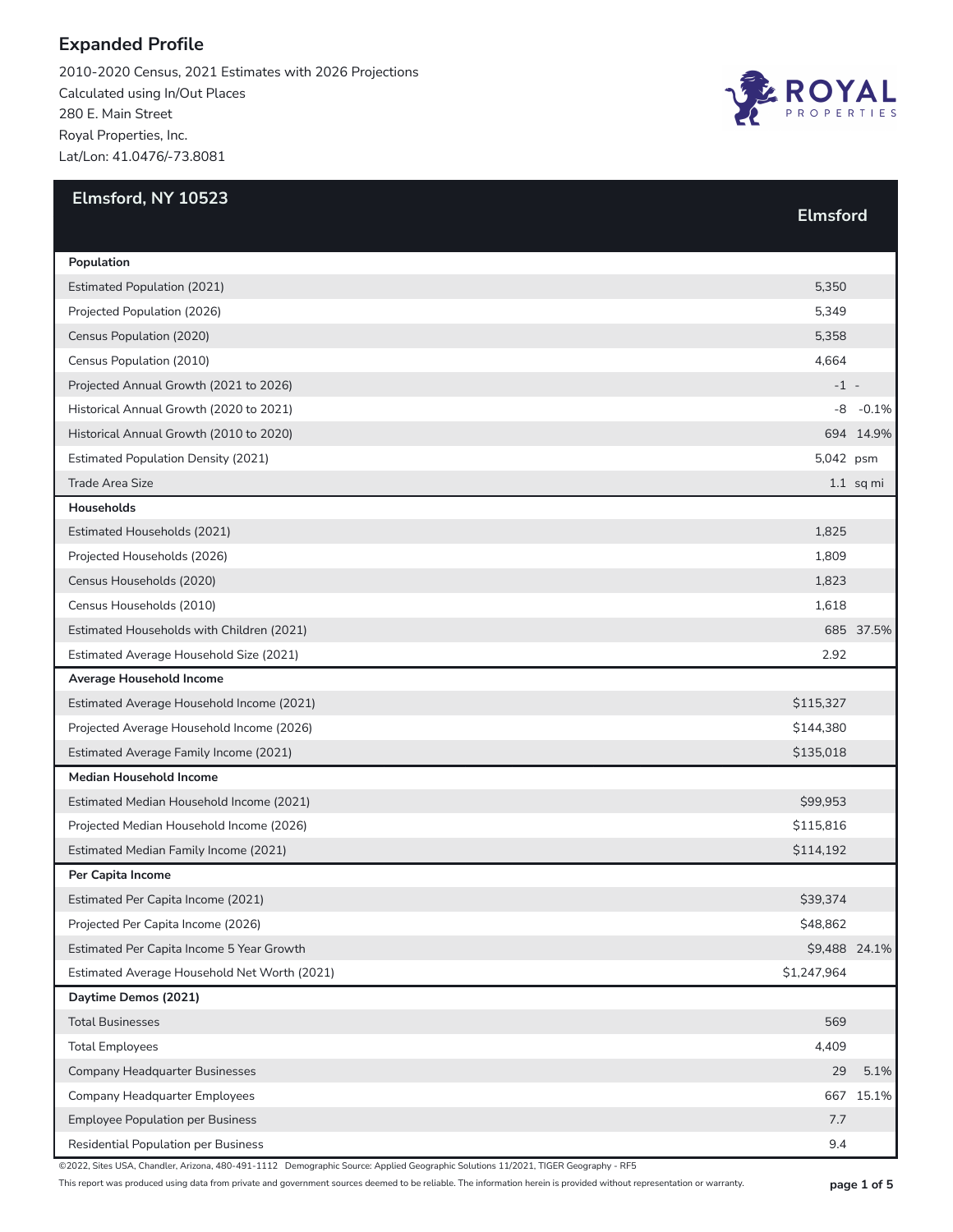2010-2020 Census, 2021 Estimates with 2026 Projections Calculated using In/Out Places 280 E. Main Street Royal Properties, Inc. Lat/Lon: 41.0476/-73.8081



| Elmsford, NY 10523                              |                 |             |
|-------------------------------------------------|-----------------|-------------|
|                                                 | <b>Elmsford</b> |             |
| Race & Ethnicity                                |                 |             |
| <b>White (2021)</b>                             |                 | 1,726 32.3% |
| Black or African American (2021)                |                 | 940 17.6%   |
| American Indian or Alaska Native (2021)         | 84              | 1.6%        |
| Asian (2021)                                    | 522             | 9.8%        |
| Hawaiian or Pacific Islander (2021)             |                 |             |
| Other Race (2021)                               |                 | 1,309 24.5% |
| Two or More Races (2021)                        |                 | 769 14.4%   |
| Not Hispanic or Latino Population (2021)        |                 | 3,114 58.2% |
| Hispanic or Latino Population (2021)            |                 | 2,236 41.8% |
| Not Hispanic or Latino Population (2026)        |                 | 3,113 58.2% |
| Hispanic or Latino Population (2026)            |                 | 2,236 41.8% |
| Not Hispanic or Latino Population (2020)        |                 | 3,019 56.3% |
| Hispanic or Latino Population (2020)            |                 | 2,339 43.7% |
| Not Hispanic or Latino Population (2010)        |                 | 2,894 62.0% |
| Hispanic or Latino Population (2010)            |                 | 1,770 38.0% |
| Projected Hispanic Annual Growth (2021 to 2026) |                 |             |
| Historic Hispanic Annual Growth (2010 to 2021)  | 466             | 2.4%        |
| Age Distribution (2021)                         |                 |             |
| Age Under 5                                     | 306             | 5.7%        |
| Age 5 to 9 Years                                | 314             | 5.9%        |
| Age 10 to 14 Years                              | 303             | 5.7%        |
| Age 15 to 19 Years                              | 312             | 5.8%        |
| Age 20 to 24 Years                              | 367             | 6.9%        |
| Age 25 to 29 Years                              | 443             | 8.3%        |
| Age 30 to 34 Years                              | 450             | 8.4%        |
| Age 35 to 39 Years                              | 373             | 7.0%        |
| Age 40 to 44 Years                              | 377             | 7.0%        |
| Age 45 to 49 Years                              | 364             | 6.8%        |
| Age 50 to 54 Years                              | 383             | 7.2%        |
| Age 55 to 59 Years                              | 353             | 6.6%        |
| Age 60 to 64 Years                              | 264             | 4.9%        |
| Age 65 to 74 Years                              | 422             | 7.9%        |
| Age 75 to 84 Years                              | 217             | 4.1%        |
| Age 85 Years or Over                            | 102             | 1.9%        |
| Median Age                                      | 36.4            |             |
| Gender Age Distribution (2021)                  |                 |             |
| Female Population                               |                 | 2,606 48.7% |
| Age 0 to 19 Years                               |                 | 596 22.9%   |
| Age 20 to 64 Years                              |                 | 1,611 61.8% |
|                                                 |                 | 399 15.3%   |
| Age 65 Years or Over                            |                 |             |
| Female Median Age                               | 37.3            |             |
| Male Population                                 |                 | 2,744 51.3% |
| Age 0 to 19 Years                               |                 | 639 23.3%   |
| Age 20 to 64 Years                              |                 | 1,763 64.2% |
| Age 65 Years or Over                            |                 | 342 12.5%   |
| Male Median Age                                 | 35.7            |             |

©2022, Sites USA, Chandler, Arizona, 480-491-1112 Demographic Source: Applied Geographic Solutions 11/2021, TIGER Geography - RF5

This report was produced using data from private and government sources deemed to be reliable. The information herein is provided without representation or warranty. **page 2 of 5**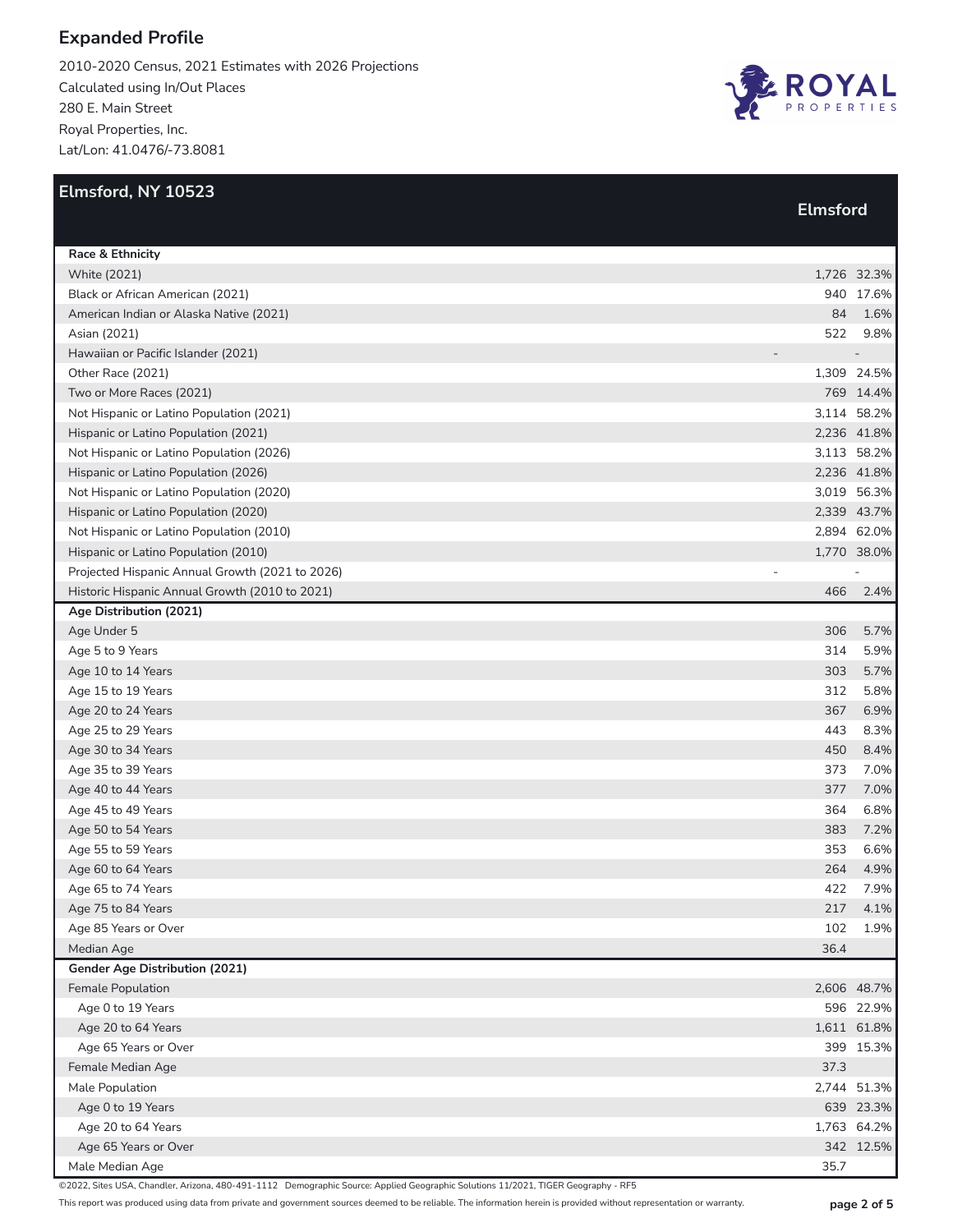2010-2020 Census, 2021 Estimates with 2026 Projections Calculated using In/Out Places 280 E. Main Street Royal Properties, Inc. Lat/Lon: 41.0476/-73.8081



| Elmsford, NY 10523                           |                 |             |
|----------------------------------------------|-----------------|-------------|
|                                              | <b>Elmsford</b> |             |
|                                              |                 |             |
| Household Income Distribution (2021)         |                 |             |
| HH Income \$200,000 or More                  |                 | 307 16.8%   |
| HH Income \$150,000 to \$199,999             | 144             | 7.9%        |
| HH Income \$100,000 to \$149,999             |                 | 461 25.3%   |
| HH Income \$75,000 to \$99,999               |                 | 270 14.8%   |
| HH Income \$50,000 to \$74,999               |                 | 284 15.6%   |
| HH Income \$35,000 to \$49,999               | 128             | 7.0%        |
| HH Income \$25,000 to \$34,999               | 66              | 3.6%        |
| HH Income \$15,000 to \$24,999               | 83              | 4.5%        |
| HH Income Under \$15,000                     | 82              | 4.5%        |
| HH Income \$35,000 or More                   |                 | 1,594 87.3% |
| HH Income \$75,000 or More                   |                 | 1,182 64.8% |
| Housing (2021)                               |                 |             |
| <b>Total Housing Units</b>                   | 1,939           |             |
| Housing Units Occupied                       |                 | 1,825 94.1% |
| Housing Units Owner-Occupied                 |                 | 974 53.4%   |
| Housing Units, Renter-Occupied               |                 | 851 46.6%   |
| Housing Units, Vacant                        | 114             | 6.2%        |
| Marital Status (2021)                        |                 |             |
| <b>Never Married</b>                         |                 | 1,768 39.9% |
| <b>Currently Married</b>                     |                 | 1,931 43.6% |
| Separated                                    | 211             | 4.8%        |
| Widowed                                      | 191             | 4.3%        |
| <b>Divorced</b>                              | 326             | 7.4%        |
| Household Type (2021)                        |                 |             |
| <b>Population Family</b>                     |                 | 4,621 86.4% |
| Population Non-Family                        |                 | 713 13.3%   |
| <b>Population Group Quarters</b>             | 16              | 0.3%        |
| <b>Family Households</b>                     |                 | 1,280 70.1% |
| Non-Family Households                        |                 | 545 29.9%   |
| Married Couple with Children                 |                 | 479 24.8%   |
| Average Family Household Size                | 3.6             |             |
| Household Size (2021)                        |                 |             |
| 1 Person Households                          |                 | 444 24.3%   |
| 2 Person Households                          |                 | 454 24.9%   |
| 3 Person Households                          |                 | 322 17.6%   |
| 4 Person Households                          |                 | 317 17.4%   |
| 5 Person Households                          | 148             | 8.1%        |
| 6 or More Person Households                  | 140             | 7.7%        |
| Household Vehicles (2021)                    |                 |             |
| Households with 0 Vehicles Available         |                 | 216 11.8%   |
| Households with 1 Vehicles Available         |                 | 575 31.5%   |
| Households with 2 or More Vehicles Available |                 | 1,034 56.7% |
| <b>Total Vehicles Available</b>              | 3,363           |             |
| Average Vehicles Per Household               | 1.8             |             |

©2022, Sites USA, Chandler, Arizona, 480-491-1112 Demographic Source: Applied Geographic Solutions 11/2021, TIGER Geography - RF5

This report was produced using data from private and government sources deemed to be reliable. The information herein is provided without representation or warranty. **page 3 of 5**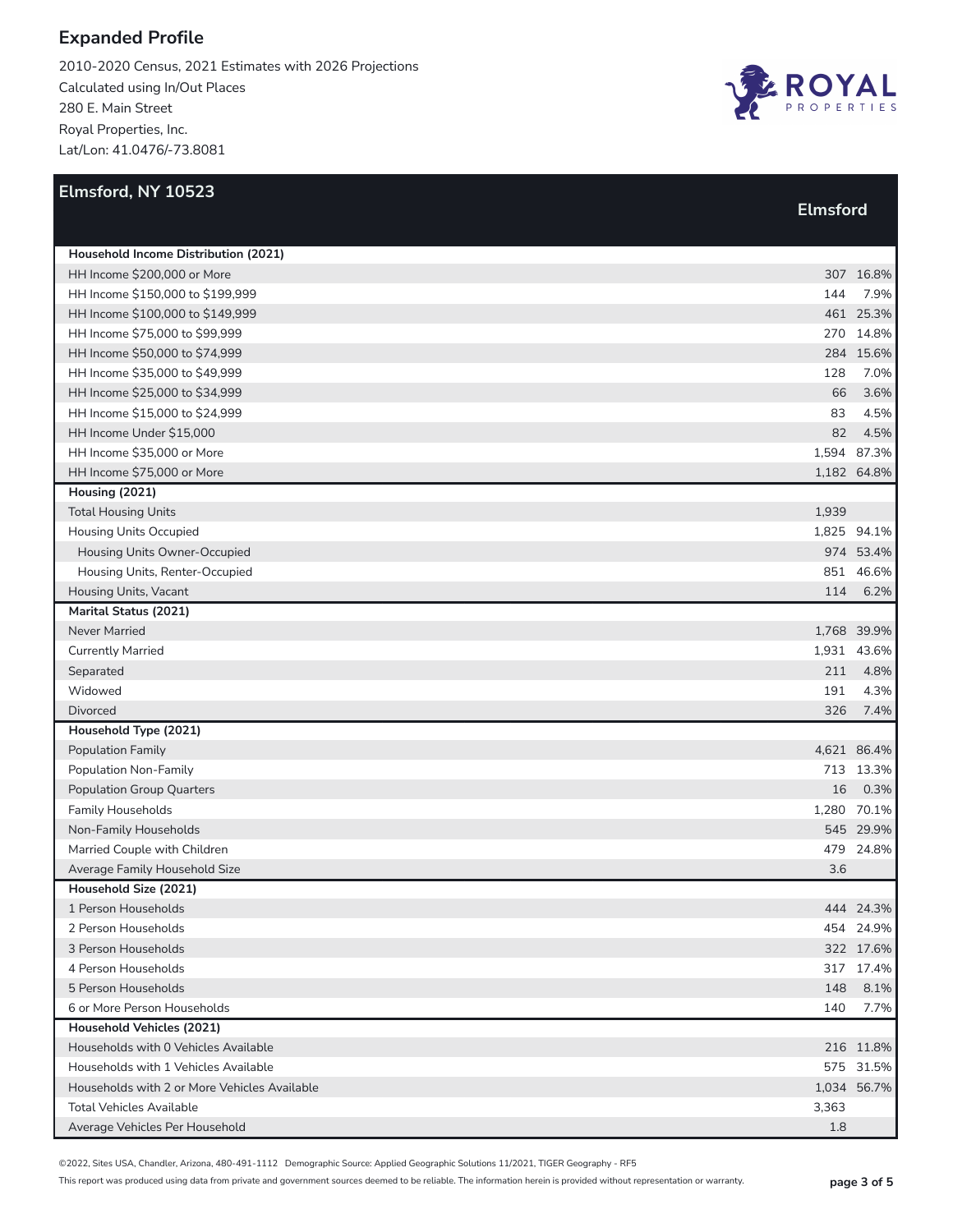2010-2020 Census, 2021 Estimates with 2026 Projections Calculated using In/Out Places 280 E. Main Street Royal Properties, Inc. Lat/Lon: 41.0476/-73.8081



| Elmsford, NY 10523                              |                 |                |
|-------------------------------------------------|-----------------|----------------|
|                                                 | <b>Elmsford</b> |                |
|                                                 |                 |                |
| Labor Force (2021)                              |                 |                |
| Estimated Labor Population Age 16 Years or Over | 4,365           |                |
| <b>Estimated Civilian Employed</b>              |                 | 2,781 63.7%    |
| <b>Estimated Civilian Unemployed</b>            |                 | 207 4.7%       |
| <b>Estimated in Armed Forces</b>                |                 |                |
| <b>Estimated Not in Labor Force</b>             |                 | 1,377 31.5%    |
| <b>Unemployment Rate</b>                        | 4.7%            |                |
| Occupation (2021)                               |                 |                |
| Occupation: Population Age 16 Years or Over     | 2,781           |                |
| Management, Business, Financial Operations      |                 | 415 14.9%      |
| Professional, Related                           |                 | 780 28.0%      |
| Service                                         |                 | 624 22.4%      |
| Sales, Office                                   |                 | 458 16.5%      |
| Farming, Fishing, Forestry                      |                 | $\overline{a}$ |
| Construct, Extraction, Maintenance              | 232             | 8.3%           |
| Production, Transport Material Moving           | 272             | 9.8%           |
| <b>White Collar Workers</b>                     |                 | 1,653 59.4%    |
| <b>Blue Collar Workers</b>                      |                 | 1,128 40.6%    |
| <b>Consumer Expenditure (2021)</b>              |                 |                |
| <b>Total Household Expenditure</b>              | \$143.66 M      |                |
| Total Non-Retail Expenditure                    | \$76.07 M       | 53.0%          |
| <b>Total Retail Expenditure</b>                 | \$67.59 M       | 47.0%          |
| Apparel                                         | \$5.18 M        | 3.6%           |
| Contributions                                   | \$4.85 M        | 3.4%           |
| Education                                       | \$4.72 M        | 3.3%           |
| Entertainment                                   | \$8.27 M        | 5.8%           |
| Food and Beverages                              | \$21.02 M       | 14.6%          |
| Furnishings and Equipment                       | \$5.11 M        | 3.6%           |
| Gifts                                           | \$3.73 M        | 2.6%           |
| <b>Health Care</b>                              | \$11.73 M       | 8.2%           |
| <b>Household Operations</b>                     | \$5.69 M        | 4.0%           |
| Miscellaneous Expenses                          | \$2.72 M        | 1.9%           |
| Personal Care                                   | \$1.93 M        | 1.3%           |
| Personal Insurance                              | \$1.05 M        | 0.7%           |
| Reading                                         | \$311.97 K      | 0.2%           |
| Shelter                                         | \$30.32 M       | 21.1%          |
| Tobacco                                         | \$786.74K       | 0.5%           |
| Transportation                                  | \$26.09 M       | 18.2%          |
| Utilities                                       | \$10.15 M       | 7.1%           |
| <b>Educational Attainment (2021)</b>            |                 |                |
| Adult Population Age 25 Years or Over           | 3,748           |                |
| Elementary (Grade Level 0 to 8)                 | 247             | 6.6%           |
| Some High School (Grade Level 9 to 11)          | 289             | 7.7%           |
| High School Graduate                            |                 | 833 22.2%      |
| Some College                                    |                 | 624 16.6%      |
| Associate Degree Only                           | 207             | 5.5%           |
| <b>Bachelor Degree Only</b>                     |                 | 802 21.4%      |
| Graduate Degree                                 |                 | 746 19.9%      |

©2022, Sites USA, Chandler, Arizona, 480-491-1112 Demographic Source: Applied Geographic Solutions 11/2021, TIGER Geography - RF5

This report was produced using data from private and government sources deemed to be reliable. The information herein is provided without representation or warranty. **page 4 of 5**